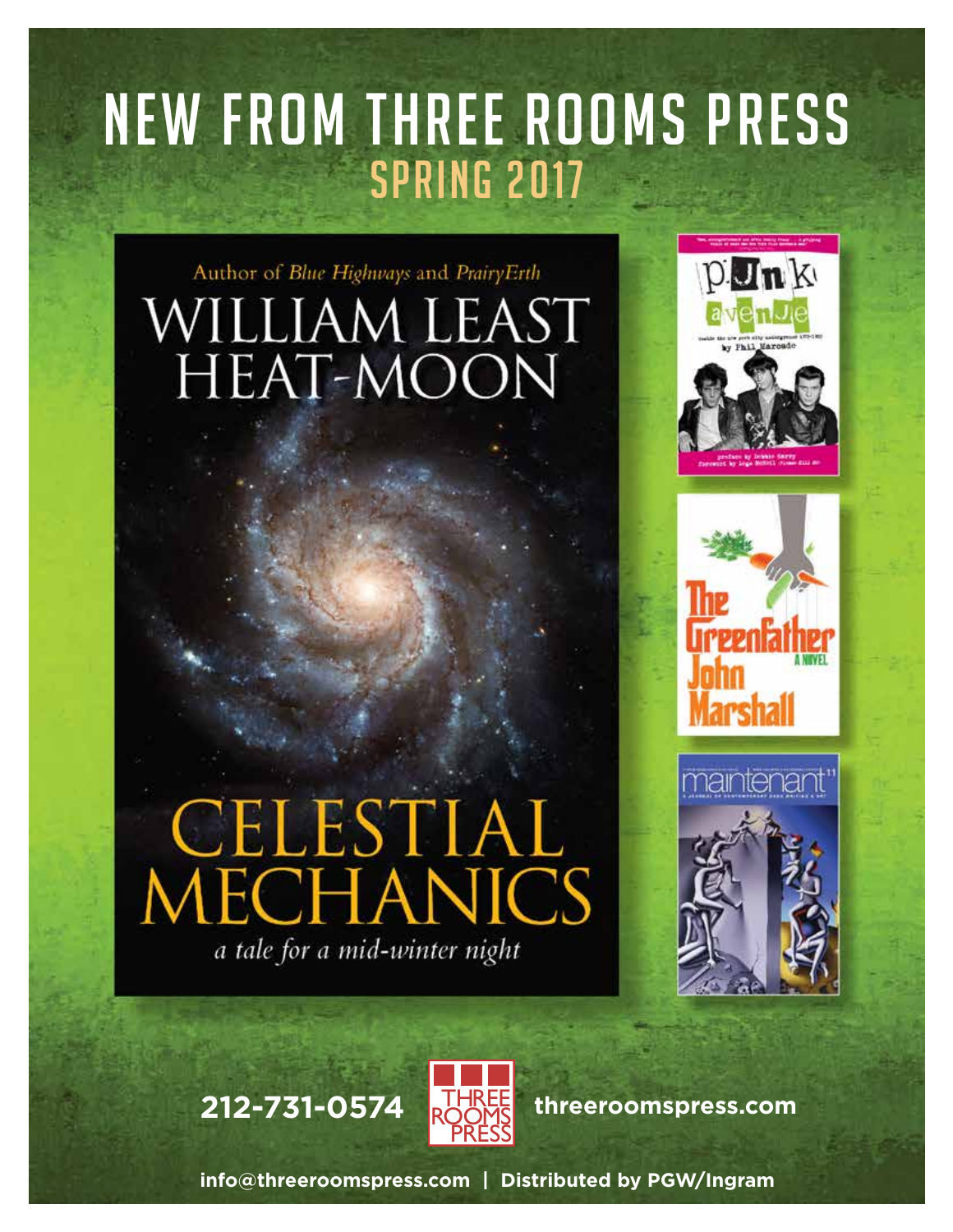## CELESTIAL MECHANICS THE DEBUT NOVEL BY *NEW YORK TIMES* BESTSELLING AUTHOR **WILLIAM LEAST HEAT-MOON**



#### MARKETING POINTS:

- All of the author's eight previous books are still in print, a span reaching back more than 40 years. Each has been published in both hard and soft cover and all are also available as e-books.
- BLUE HIGHWAYS was on the New York Times Best Seller list for 42 weeks. PRAIRYERTH and RIVER-HORSE also appeared on it.
- Reviews of Heat-Moon's books have been featured on the front page of the New York Times Book Review (twice), and in hundreds of newspapers and magazines.
- Heat-Moon's Facebook page has more than 25,000 followers and is growing.

*The debut novel of famed* Blue Highways *author William Least Heat-Moon embarks on an exploration into the value of knowledge and rational thinking, the essence of being harmoniously alive, and the very nature of the Cosmos.*

In this novel of haunted love, an amateur astronomer, finds himself in a marriage descending toward darkness until the arrival of his sister-in-law and soon thereafter the appearance of a witching neighbor. In ways enigmatic, ghostly, and funny, the three women draw him into the equivocal nature of reality and dreams, the threesome's influences leading the young astronomer on a journey toward something vastly beyond himself.

Just as Heat-Moon's nonfiction employs many fictional narrative techniques, **CELESTIAL MECHANICS** draws upon nonfictional practices to build a story that crosses traditional boundaries between the two genres. It is a call to a generation wanting to believe that rationality and spirituality can fruitfully coexist in a culture threatened by divisions. In a disaffected, disconnected nation that widely ignores the deep implications of both what is within and beyond us—the cosmic worlds revealed by the telescope and the realms opened by the microscope—this tale is a quest for humanity's deepest links with the universe and the ways those ties shape love and meaning. In **CELESTIAL MECHANICS**, the reader takes a journey into ways we behave with each other and how humans relate to the ultimate source of our being.

ISBN: 978-1-941110-58-4 \$28.00 400 PAGES APRIL 11, 2017 TRADE CLOTH (Hardbound) LITERARY FICTION THREE ROOMS PRESS www.threeroomspress.com

6" x 9" TERRITORY: North American English CONTACT INFO: info@threeroomspress.com | 212-731-0574



**WILLIAM TROGDON**, who writes under the name William Least Heat-Moon, was born of English-Irish-Osage ancestry in Kansas City, Missouri. He holds a bachelor's degree in photojournalism and a doctorate in English from the University of Missouri. Among his writing credits, he is the author of *Blue Highways*, which spent 42 weeks on *The New York Times* bestseller list in 1982-83. William Least Heat-Moon lives and writes outside Columbia, Missouri.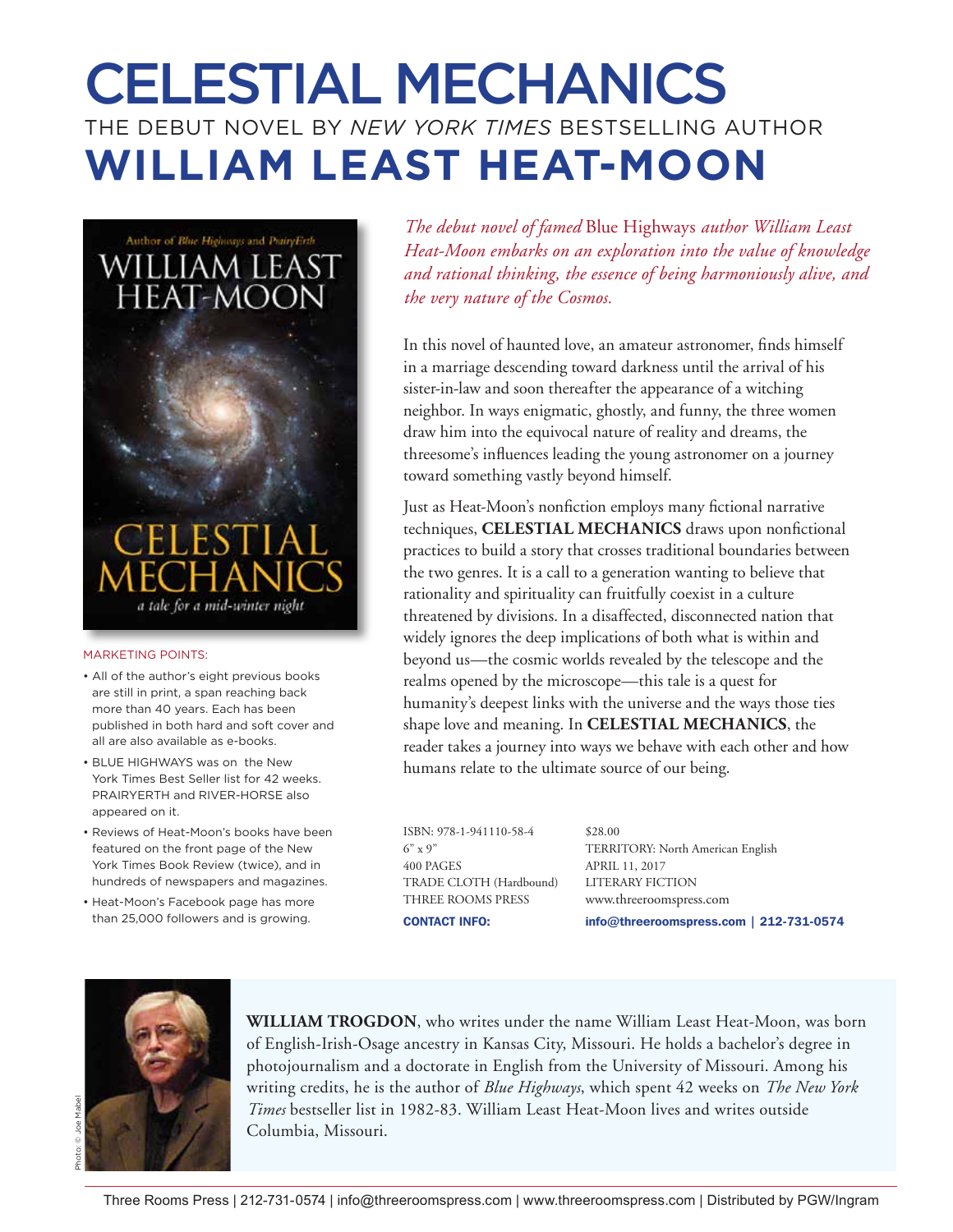## PAST PRAISE FOR WILLIAM LEAST HEAT-MOON

## BLUE HIGHWAYS: A JOURNEY INTO AMERICA

*"I wish Mr. Least Heat-Moon had driven every blue highway in America."* —*The New York Times*

## PRAIRYERTH: A DEEP MAP

*"Our modern-day* Walden*."*  —*The Chicago Sun-Times*

## RIVER-HORSE: THE LOGBOOK OF A BOAT ACROSS AMERICA

*"A rich chronicle of a massive and meaningful undertaking."*  —*Publishers Weekly*

## ROADS TO QUOZ: AN AMERICAN MOSEY

*"Demonstrates such a sharp intelligence, relentless curiosity, and fine phrasing that nothing more could be desired."*  —*Dallas Morning News*



*"An essential title; highly recommended."*  —*Library Journal*

Author of Blue Highways and PrairyErth william LEA HEAT-MOON

Premier TITLE SPRING 2017

# JEST a tale for a mid-winter night

## ON SALE: APRIL 11, 2017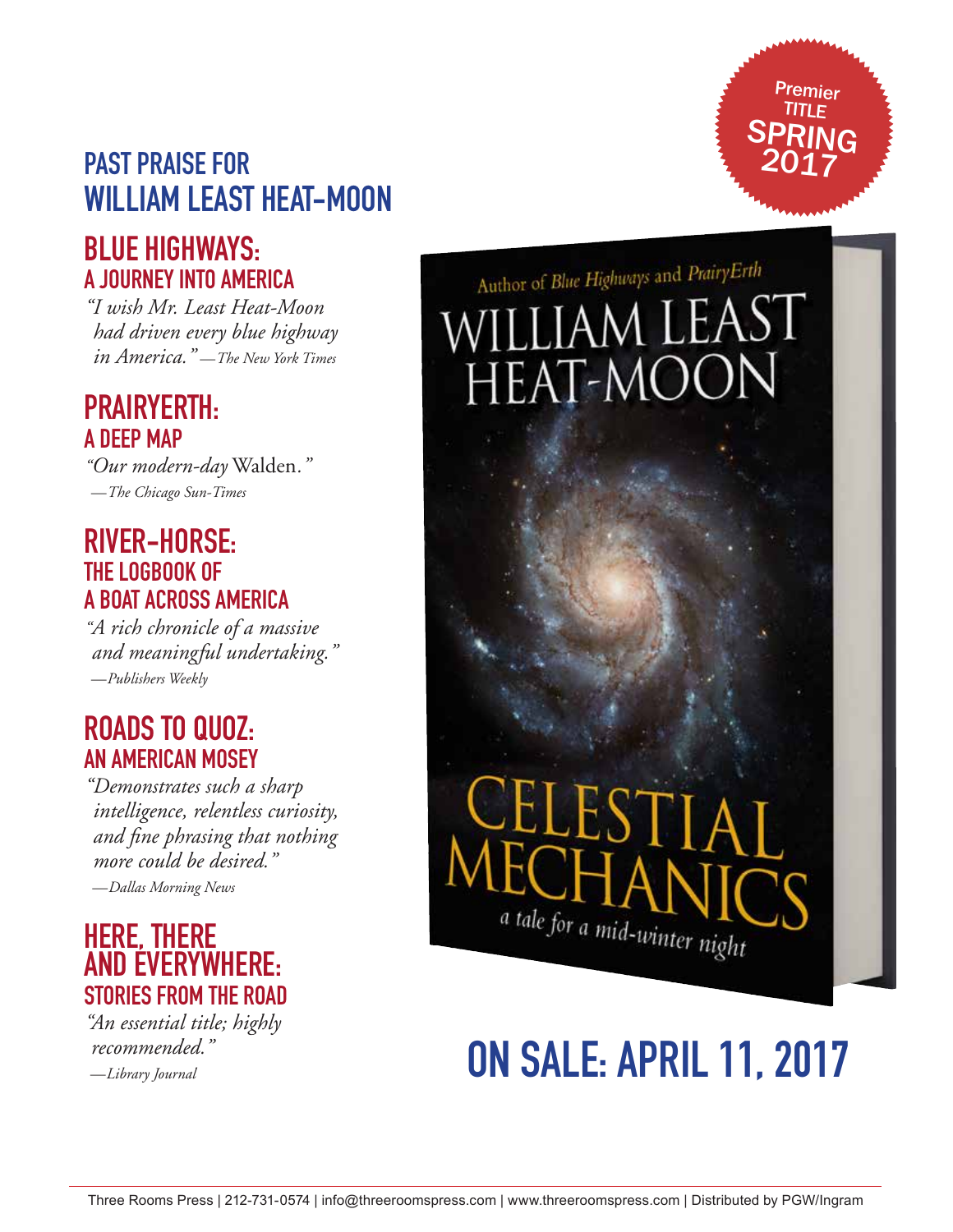## PUNK AVENUE INSIDE THE NEW YORK CITY UNDERGROUND 1972-1982 BY PHIL MARCADE





#### MARKETING POINTS:

- National publicity campaign and bound galley outreach targeting reviews and mentions in Publishers Weekly, Kirkus Reviews, Booklist, Library Journal, Foreword Reviews, The New York Times, New York Review of Books, The Los Angeles Times, Vanity Fair, The Guardian, The Wall Street Journal, etc.
- Industry publicity campaign targeting reviews and mentions in music-oriented publicaitons including Entertainment Weekly, Rolling Stone, Variety, Billboard, Alternative Press, MOJO, The Wire, Pitchfork Review, Magnet, Uncut, New Musical Express, Spin, etc.
- Online outreach to 100+ music and book bloggers including Brooklyn Vegan, Rumpus, Book Slut, Blurt, Crack, Book Riot, etc.
- New York launch with major media push

*An intimate, often hilarious, account of New York City's early punk rock scene, as told by Phil Marcade, lead singer of beloved punk-blues band The Senders, who left Paris to discover Kerouac's America and wound up at the start—and heart—of a new era.*

### **PUNK AVENUE: Inside the New York City Underground**

**1972-1982** is an intimate account of Paris-born author Phil Marcade's first ten years in the United States, where—after drifting from Boston to the West Coast and back—he wound up in New York City and became deeply immersed in the start of the punk rock scene.

With brilliant, often hilarious prose, Marcade relays first-hand tales of his experiences, such as having the Ramones play their first gig at his party, working with Blondie's Debbie Harry on French lyrics for her songs, and starting the beloved NYC punk-blues band The Senders.

Includes a preface from Blondie singer Debbie Harry plus a foreword by Legs McNeil, co-editor of the renowned punk rock oral history, *Please Kill Me*. *Rock & Folk Magazine* hailed **PUNK AVENUE** as "The best book about the New York Punk Scene." And renowned rock critic and radio personality James "The Hound" Marshall exudes, "Marcade's book is historically important, invaluable in fact, but it's also a fun, fast, nasty read."

ISBN: 978-1-941110-49-2 \$15.95 5.5" x 8.25" TERRITORY: Worldwide 270 PAGES MAY 2, 2017 THREE ROOMS PRESS www.threeroomspress.com

TRADE PAPER ORIGINAL MEMOIR: PERFORMING ARTS/PUNK ROCK CONTACT INFO: info@threeroomspress.com | 212-731-0574



**PHIL MARCADE** left Paris in his late teens to begin "a few months" of travel that led to a 40-year stay in the U.S., mostly in New York City. He was at the center of the origins of the punk rock explosion and was founder and lead singer of beloved punk/blues band The Senders. Along the way, he formed intimate friendships with key artists and musicians including Johnny Thunders, Nan Goldin, Cookie Mueller, Wayne Kramer, Debbie Harry, Sid and Nancy, and Willy DeVille. In addition to writing, he works as a painter and graphic artist. He lives in Bologna, Italy.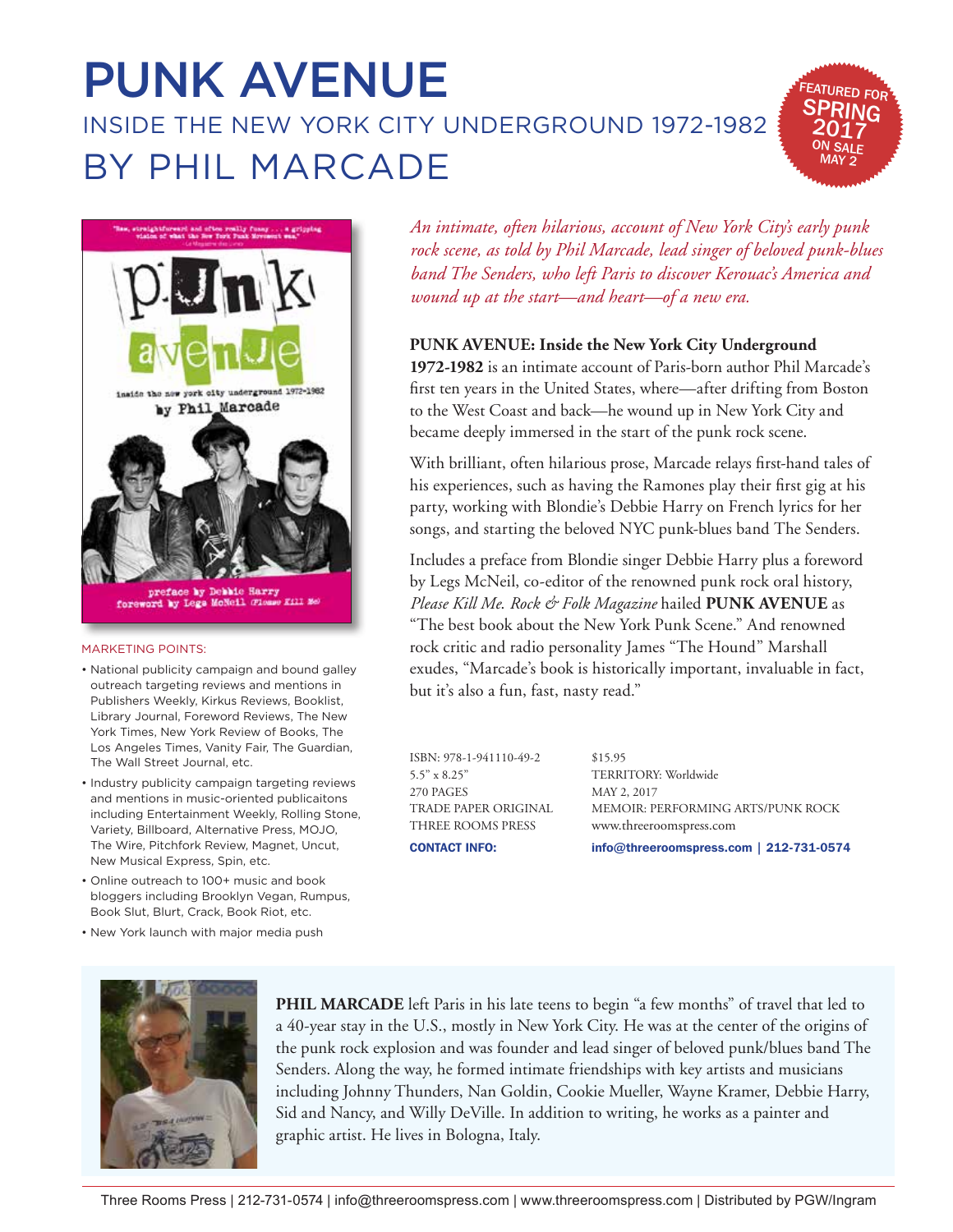## THE GREENFATHER A NOVEL BY JOHN MARSHALL





#### MARKETING POINTS:

- National publicity campaign and bound galley outreach targeting reviews and mentions in Publishers Weekly, Kirkus Reviews, Booklist, Library Journal, Foreword, New York Times, New York Review of Books, Time, People, etc.
- Regional publicity campaign targeting reviews and mentions in Time Out, Down East, Atlantic, New Yorker, New York Magazine, etc.
- Online outreach to 100+ book bloggers including Rumpus, Book Slut, Good Reads, Book Riot, etc.
- Extensive social media push via blogs, posts, videos, Goodreads giveaways and tweets
- Targeted toward fans of mob/gangster fiction
- New York launch with major media push
- In-store appearances



**JOHN S. MARSHALL** is an Emmy-nominated writer who lives in New York City with his wife Meredith, an actress, photographer, and environmentalist, and Baxter, a Maltese rescue. He's worked for some of the biggest names in television, including stints with *The Chris Rock Show*, *Politically Incorrect*, *Tough Crowd with Colin Quinn*, the remake of *The Electric Company*, and many other shows. He has also written for *Bazooka Joe Comics*. *The Greenfather* is his first novel.

*With razor-sharp wit and a hilarious storyline, Emmy-nominated late-night TV comedy writer John Marshall (*The Chris Rock Show) *weaves a masterful tale in his debut novel, in which the mob is taken over by a socially-conscious, yoga-practicing health food store owner intent on enlisting his goons to clean up the city.*

What happens when you fuse The Godfather with grapefruit? Crime families with cauliflower? Killers with kale? The answer is **THE GREENFATHER:** the hilarious, satirical romp through New York's crime families penned by Emmy-nominated late night TV comedy writer John Marshall. **THE GREENFATHER** showcases author Marshall's talent for side-splitting comic dialogue, honed year after year in late night television.

When his mafia boss father dies, Simon, New York's top organic grocery store owner, makes new rules for the mob, insisting it use its muscle to enforce green regulations and promote healthy eating. Packed with larger than life goons, right-hand men, Feds, and green fanatics, **THE GREENFATHER** offers a hysterical satire of the environmental movement, crime, families, and crime families.

**THE GREENFATHER** is razor sharp, hilarious, and takes no prisoners, except the ones who are supposed to go there. It goes well with a light salad of radicchio and cherry plum tomatoes. Capiche?

ISBN: 978-1-941110-51-5 \$15.95 5.5" x 8.25" TERRITORY: Worldwide 232 PAGES MAY 23, 2017

TRADE PAPER ORIGINAL FICTION/SATIRE/HUMOR THREE ROOMS PRESS www.threeroomspress.com CONTACT INFO: info@threeroomspress.com | 212-731-0574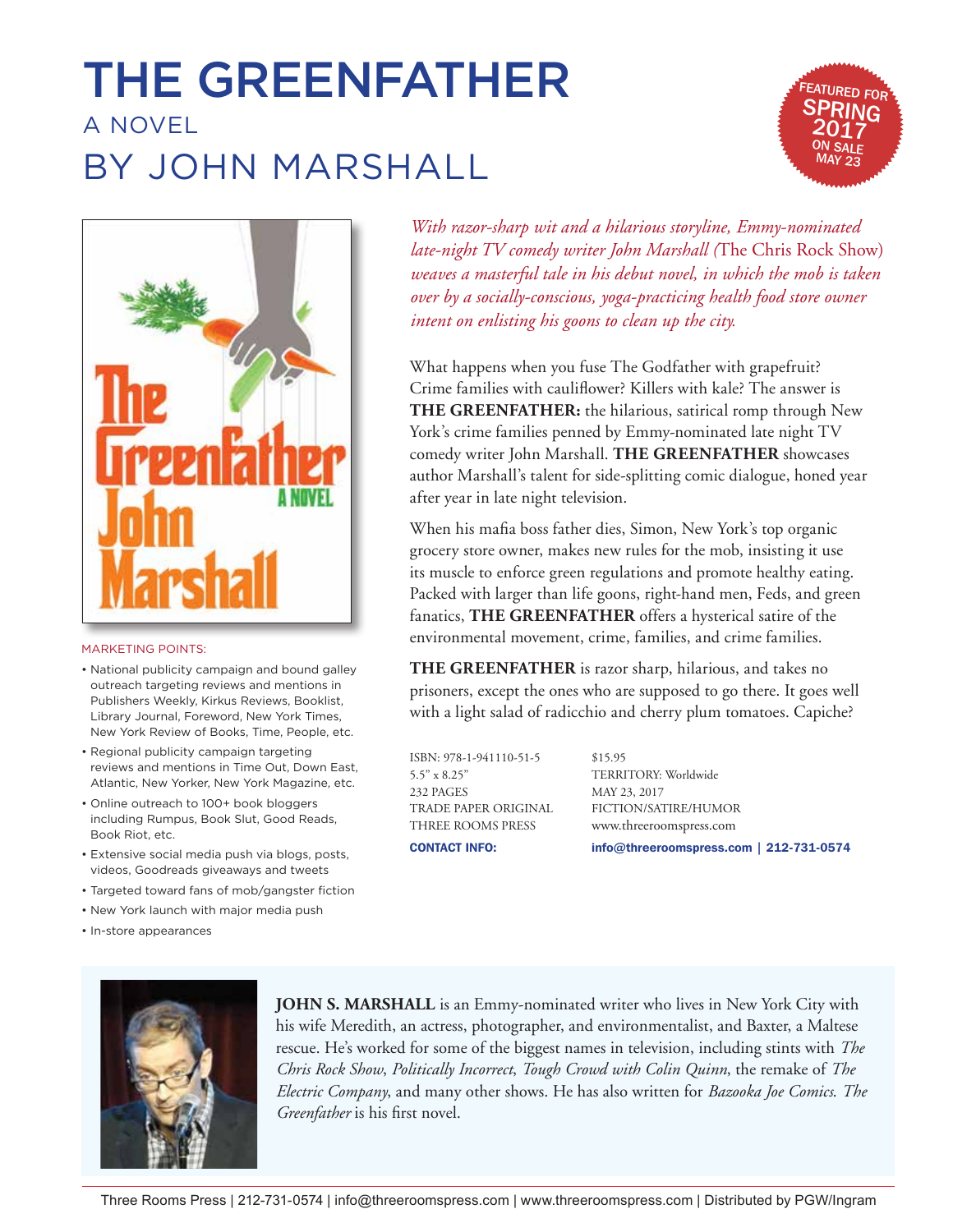## MAINTENANT 11: A JOURNAL OF CONTEMPORARY DADA WRITING & ART EDITED BY PETER CARLAFTES AND KAT GEORGES

Fresh off a year-long worldwide tour of key Dada communities in commemoration of the 100th year anniversary of the Dada movement, Three Rooms Press returns with the 11th edition of its annual Dada publication, **MAINTENANT 11**. Much as in the original Dada movement, **MAINTENANT 11** employs art as protest in the face of increasingly fascist leaders worldwide. Using the theme "Eye for a Lie," **MAINTENANT 11** features work encompassing artists' and writers' reactions to the nationalism, populism, xenophobia, and fake news that is growing at an alarming rate. The series features work by a wide range of internationally renowned Dada artist and writers, including punk-rock legends Grant Hart, Mike Watt, and Alice Bag, poet and Zapp comix founder Charles Plymell, world-renowned contemporary artists Raymond Pettibon, provocative outsider artists Claude Pélieu and Mary Beach, literary provocateurs Anne Waldman and Andrei Codrescu, and many more. As an added highlight, **MAINTENANT 11** offers brilliant cover art by world-renowned artist Mark Kostabi.



ISBN: 978-1-941110-53-9 • 192PAGES | \$18.95 6.25" x 9.625" • TRADE PAPER ORIGINAL • JUNE 6, 2017 ART / ART & POLITICS

## RECENT RELEASES



ISBN: 978-1-941110-45-4 320 PAGES | \$19.95 **Crime Plus Music: Twenty Stories of Music-Themed Noir** edited by Jim Fusilli

"A vibrant emotional connection with verve and creativity. . . . There's plenty here to chew on for fans of rock-and-roll and crime fiction." *—The Washington Post*



"The quintessential read for 21st century Brooklyn." —*Irish Central* "Should be required reading for those who rail about how today's immigrants "refuse to assimilate." *—Brooklyn Rail* ISBN: 978-1-941110-42-3 356 PAGES | \$15.95 **Exile on Bridge Street** *Volume II of the Auld Irishtown Trilogy* by Eamon Loingsigh



ISBN: 978-1-941110-47-8 480 PAGES | \$19.95 **This Way to The End Times: Classic Tales of the Apocalypse** edited by Robert Silverberg

"Stunning." *—Publishers Weekly* starred review

"A much needed volume." *— ALA Booklist* starred review



"Captures the decadent '80s . . . the lure of depravity, the mob, drugged induced sex and gaudy glamour . . . Vetere's page turning *Champagne and Cocaine* oozes vibrantly." —Ed Torres, author, *Carlito's Way* ISBN: 978-1-941110-29-4 220 PAGES | \$15.95 **Champagne and Cocaine** by Richard Vetere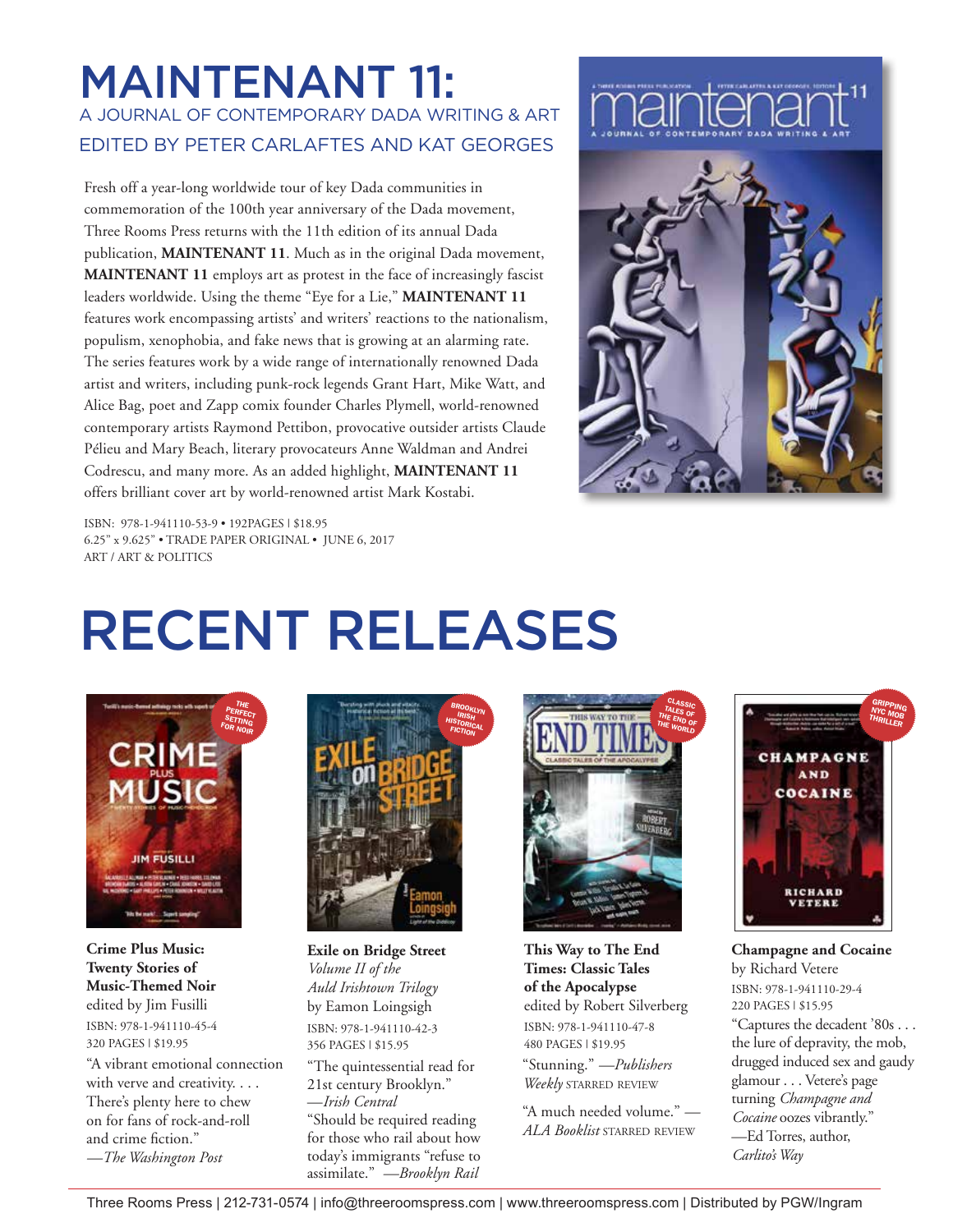## ALSO ON THREE ROOMS PRESS . . .

#### **Light of the Diddicoy**

ISBN: 978-0-988400-89-4 230 PAGES | \$15.95 *Volume I of the Auld Irishtown Trilogy* Eamon Loingsigh

"A brutal and heartfelt narrative . . . true to the experience of far too many who immigrated to this country." —*Portland Book Review*

#### **My Watery Self**

*Memoirs of a Marine Scientist* Stephen Spotte

ISBN: 978-1-941110-16-4 166 PAGES | \$15.95

"A lively survey that blends marine insights with a firstperson autobiography." —*Midwest Book Review*

#### **Mike Watt: On and Off Bass**

ISBN: 978-0-983581-30-7 112 PAGES | \$25.00

"The photos are strikingly inventive, revealing yet another side of this modern-day Renaissance man." *—LA Weekly*

### **Dark City Lights**

ISBN: 978-1-941110-21-8 390 PAGES | \$18.95 *New York Stories* Edited by Lawrence Block

Twenty-three gripping and thirlling short stories—all based in New York City. "A gritty new noir collection." *—AM New York*

#### **Hello Devilfish!**: *A Novel*  Ron Dakron

ISBN: 978-0-989512-56-5 148 PAGES | \$15.95

"A scathing commentary on 'Big Lit' and contemporary society, veiled in Manglish and monster movie tropes and hilarious turns-of-phrase." *—LitReactor*

#### **The Writers Afterlife**

*A Novel* Richard Vetere

ISBN: 978-0-988400-88-7 214 PAGES | \$16.95

"In this utterly unique story, novelist Vetere unfolds a caper of inter-dimensional scope." *—Publishers Weekly*

**Swing State**: *A Novel*  Michael T. Fournier

ISBN: 978-1-941110-08-9 240 PAGES | \$15.95

"Unique writing style and sympathetic characters . . . Fournier deftly interweaves and connects their lives until they come together in the explosive conclusion.

#### **Heaven and Other Poems** Israel Horovitz

ISBN: 978-1-941110-11-9 110 PAGES | \$15.95

"In this collection Horovitz gives a powerful bone to marrow account of his life as a man and world class artist." *—Boston Area Small Press and Poetry Scene*

### **Tales from the Eternal Café**  *Stories*

ISBN: 978-0-989512-50-3 188 PAGES | \$15.95 Janet Hamill

"Dazzels with virtuosity and uniqueness in setting, narrative, and there." *—Publishers Weekly (Starred Review)*

### **Last Boat to Yokohama**

ISBN: 978-1-941110-18-8 168 PAGES | \$15.95 *The Life and Legacy of Beate Sirota Gordon* Nassrine Azimi and Michel Wasserman

*"*All of us have a lot to learn from Beate Gordon—a woman with the courage to match her convictions." *—Yoko Ono*

#### **Malanga Chasing Vallejo**

ISBN: 978-0-989512-57-2 244 PAGES | \$16.95 Cesar Vallejo; Gerard Malanga

"Malanga's translations . . . have a spontaneity and edginess about them which engages the reader, draws him in." *—Univerty College London Centre of César Vallejo Studies*

### **On Earth and In Hell**

ISBN: 978-1-941110-23-2 232 PAGES | \$19.95 *Early Poems* Thomas Bernhard

"These hard won-poems, these furious convulsions, by turns savage and tender, mark the beginning of Bernhard's true work" —*Edward Hirsch*



"The characters are wonderfully likable, the story is smartly written." *—Booklist* starred review "Has all the makings to become a classic of this generation." —*Foreword Reviews* indiefab ya book of the year ISBN: 978-1-941110-27-0 336 PAGES | \$16.95 **Weird Girl & What's His Name** Meagan Brothers

Brothers



"Writers with brighter futures than the newspapers anticipate." *—JF Sargent, Cracked.com* "Modern and hilariously refreshing." *—Buzzfeed* ISBN: 978-1-941110-40-9 176 PAGES | \$15.95 **Songs of My Selfie: An Anthology of Millennial Stories** edited by Constance Renfrow



"For those interested in prison reform, James Carr's autobiography *BAD* is a must read. His life is a testimony to the need to make fundamental changes in our system of prisons." *—California State Senator Jim Beall* ISBN: 978-1-941110-38-6 256 PAGES | \$16.95 **BAD: The Autobiography of James Carr**



"Illuminates the process of adapting spoken drama for film." —*Library Journal* ISBN: 978-1-941110-36-2 336 PAGES | \$15.95 **My Old Lady** by Israel Horovitz

"Should be required reading for aspiring (and established) writers of stage and screen alike." —*Abbie Van Nostrand, Samuel French Co.*

## FICTION BY MILLIENNIALS